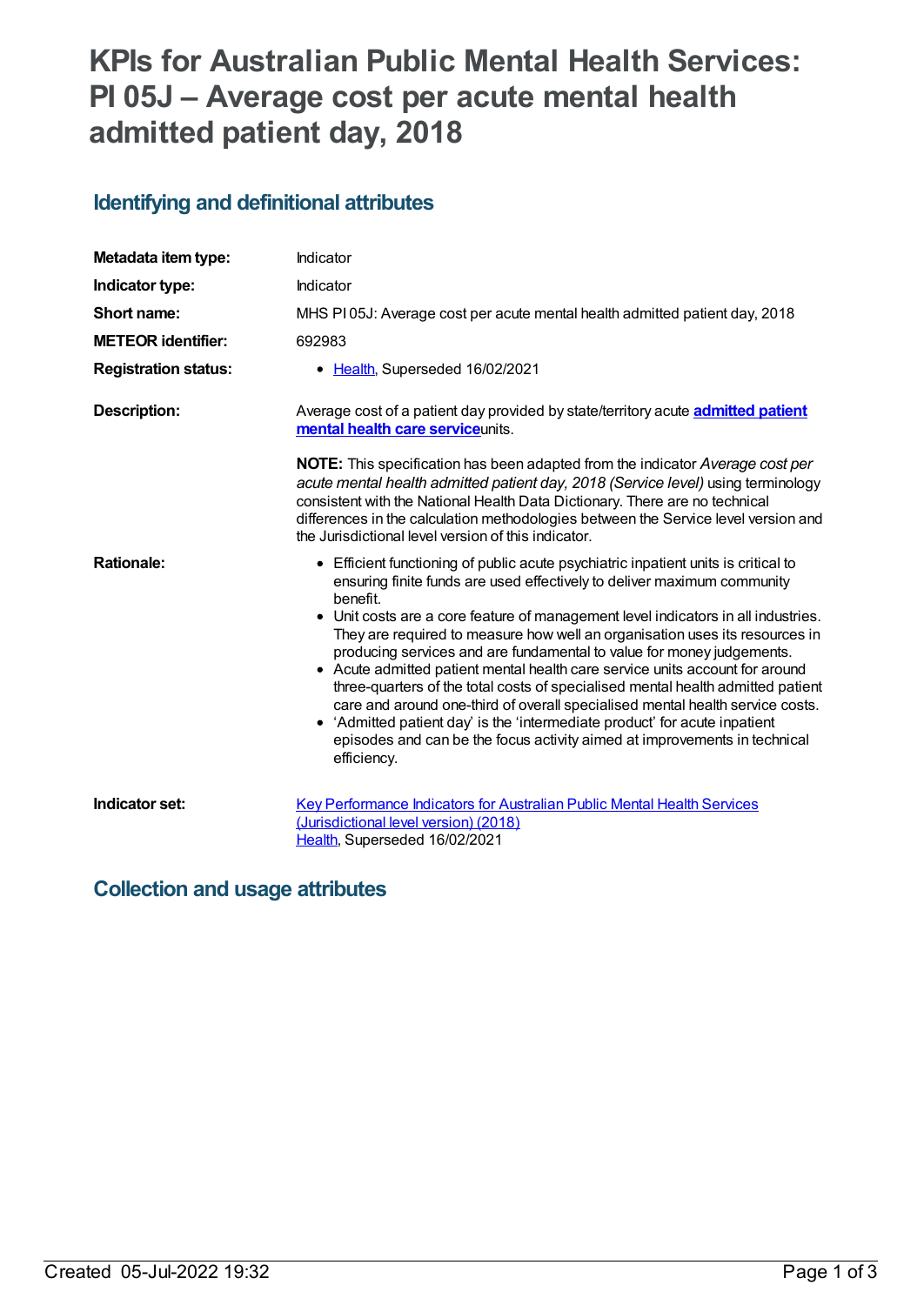| <b>Computation description:</b> | Coverage/Scope: |
|---------------------------------|-----------------|
|---------------------------------|-----------------|

State/territory acute admitted patient mental health care service units.

Methodology:

|  |  | • Reference period for the 2018 performance reporting: 2016-17. |
|--|--|-----------------------------------------------------------------|
|--|--|-----------------------------------------------------------------|

- All acute admitted patient mental health care service units reporting to the Mental Health Establishments National Minimum Data Set (NMDS) are in scope for this indicator, including short-stay units and emergency acute mental health admitted units.
- Recurrent costs include costs directly attributable to the acute admitted patient mental health care service unit plus a proportional share of overhead costs (indirect expenditure). Cost data for this indicator are based on gross recurrent expenditure as compiled by state/territory data providers according to the specifications of the Mental Health Establishments NMDS. As such, it is subject to the concepts, definitions and costing methodology developed for the NMDS.
- Categorisation of the admitted patient mental health care service unit is based on the principal purpose(s) of the program rather than the classification of individual consumers.

| <b>Computation:</b>             | Numerator + Denominator                                                                                                                      |
|---------------------------------|----------------------------------------------------------------------------------------------------------------------------------------------|
| <b>Numerator:</b>               | Total recurrent expenditure on state/territory acute admitted patient mental health<br>care service unit(s) within the reference period.     |
| <b>Numerator data elements:</b> | Data Element / Data Set-                                                                                                                     |
|                                 | Data Element                                                                                                                                 |
|                                 | Specialised mental health service unit total apportioned expenditure                                                                         |
|                                 | <b>NMDS/DSS</b>                                                                                                                              |
|                                 | (derived from) Mental Health Establishments NMDS 2016-17                                                                                     |
|                                 | Data Element / Data Set-                                                                                                                     |
|                                 | Specialised mental health service—admitted patient care program type, code<br>N                                                              |
|                                 | NMDS / DSS                                                                                                                                   |
|                                 | Mental health establishments NMDS 2016-17                                                                                                    |
| <b>Denominator:</b>             | Number of patient days provided by state/territory acute admitted patient mental<br>health care service unit(s) during the reference period. |
| Denominator data                | Data Element / Data Set-                                                                                                                     |
| elements:                       | Establishment-accrued mental health care days, total N[N(7)]                                                                                 |
|                                 | NMDS / DSS                                                                                                                                   |
|                                 | Mental health establishments NMDS 2016-17                                                                                                    |
| Disaggregation:                 | Service variables: target population.                                                                                                        |
|                                 | Consumer attributes: nil.                                                                                                                    |